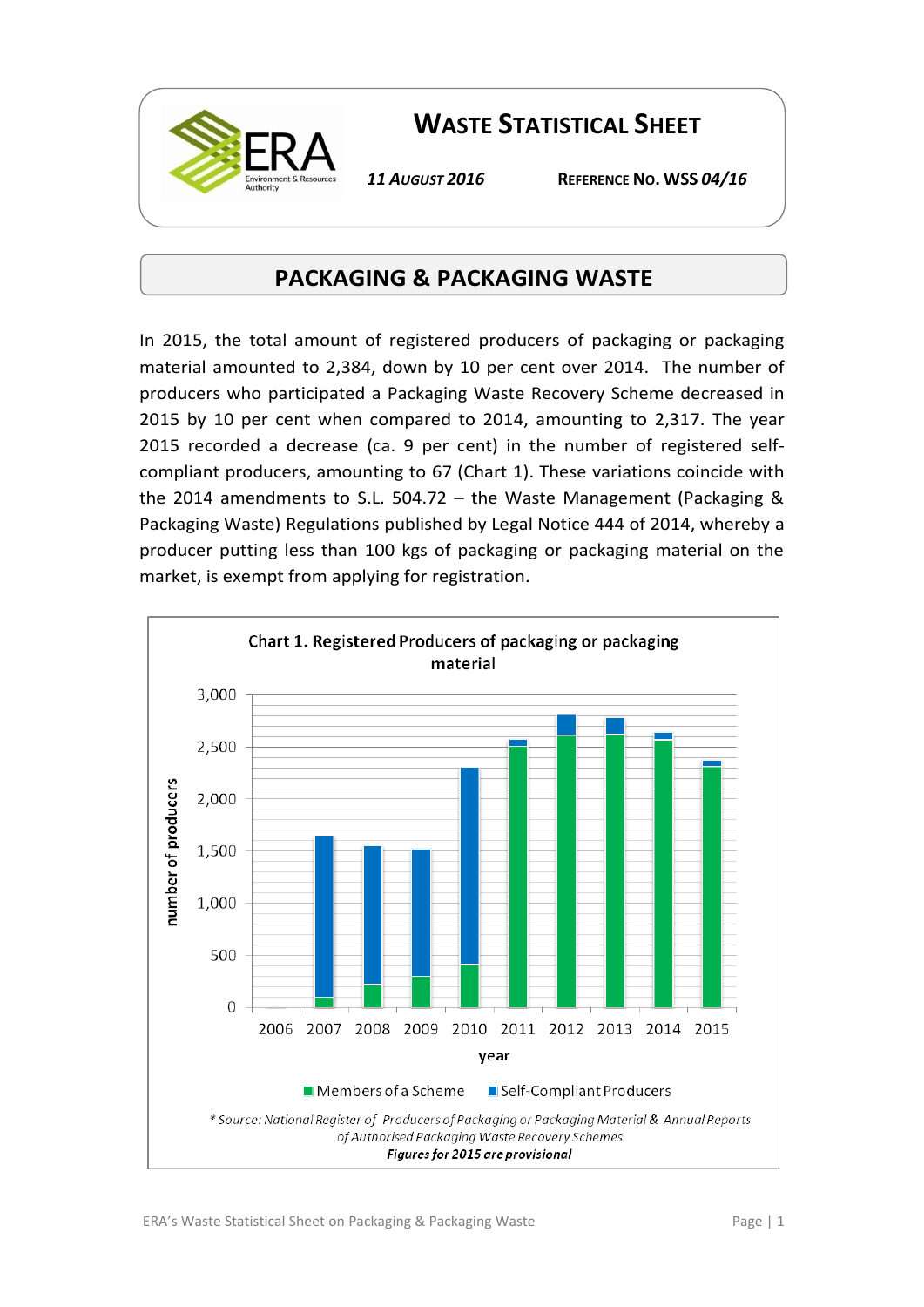The total amount of packaging or packaging material put on the national market amounted to 58,129 tonnes in 2014, up by 2 per cent over 2013 (Chart 2).



In 2014, when compared to 2013, there has been an overall increase in the amounts of packaging waste generated and a small increase in the amounts of material recycling. The overall recycling rate in 2014 amounted to 41.1%, equivalent to an increase of approximately 10% over the total amount of packaging waste recycled in 2013 (Chart 3).

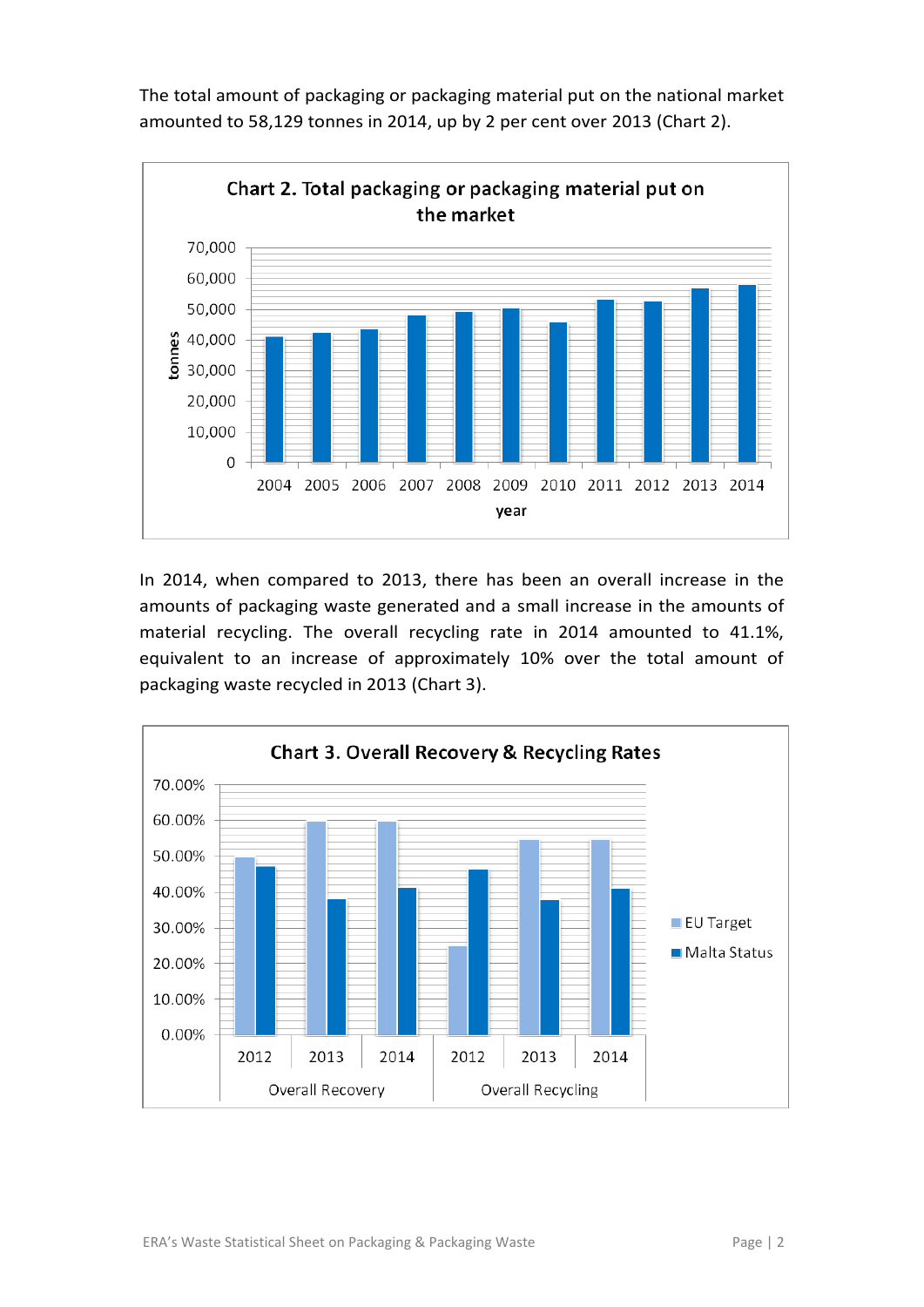In 2014 there was a decrease in the amount of glass packaging waste recycled and an increase in plastic packaging waste, paper & board packaging waste, metallic packaging waste and wood packaging waste recycled when compared to 2013 (Chart 4).